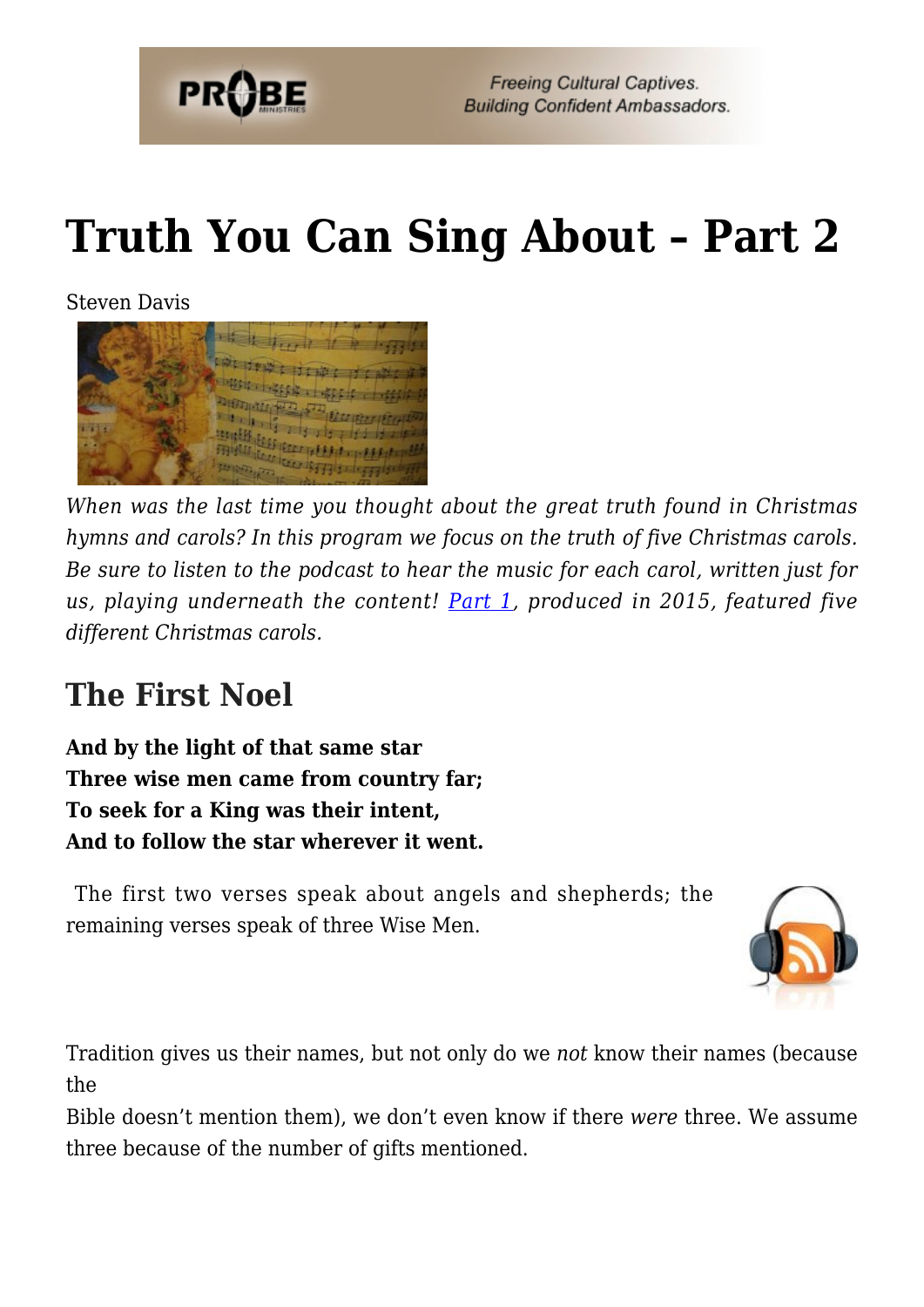

But the point of this carol is not about a number, or gifts; it's about the **commitment** of these Magi: "*To seek for a King was their intent, and to follow the star wherever it went."*

Is there something in your life you've pursued, *wherever* it went? A person? Stuff? Wealth? Position? Power? The Magi were accustomed to wealth, position and power. But who did they **pursue**? A foreign King. A Jewish King. Why? Well, if they knew about the birth of this Jewish King, then they knew about the Jewish God. And I believe they understood that this Jewish God, was The One True God.

**To choose to follow** the King was and is counter-cultural, and oftentimes is perceived as foolish. But the WISE men didn't care. They chose to follow the star *wherever it went*, until they found . . . Him. Do you know who to follow? Are you willing to look for Him with that same kind of commitment?

## **Come Thou Long Expected Jesus**

**Born Thy people to deliver, Born a child and yet a King, Born to reign in us forever, Now Thy gracious kingdom bring. By Thine own eternal Spirit Rule in all our hearts alone; By Thine all sufficient merit, Raise us to Thy glorious throne.**

"You will have a son. His name will be Jesus. He will be great and will be called the Son of God Most High. The Lord God will make him king, as his ancestor David was. He will rule the people of Israel forever, and his kingdom will never end." (Luke 1:31-33)

It's been about 400 years since Israel had heard from the Lord, and within six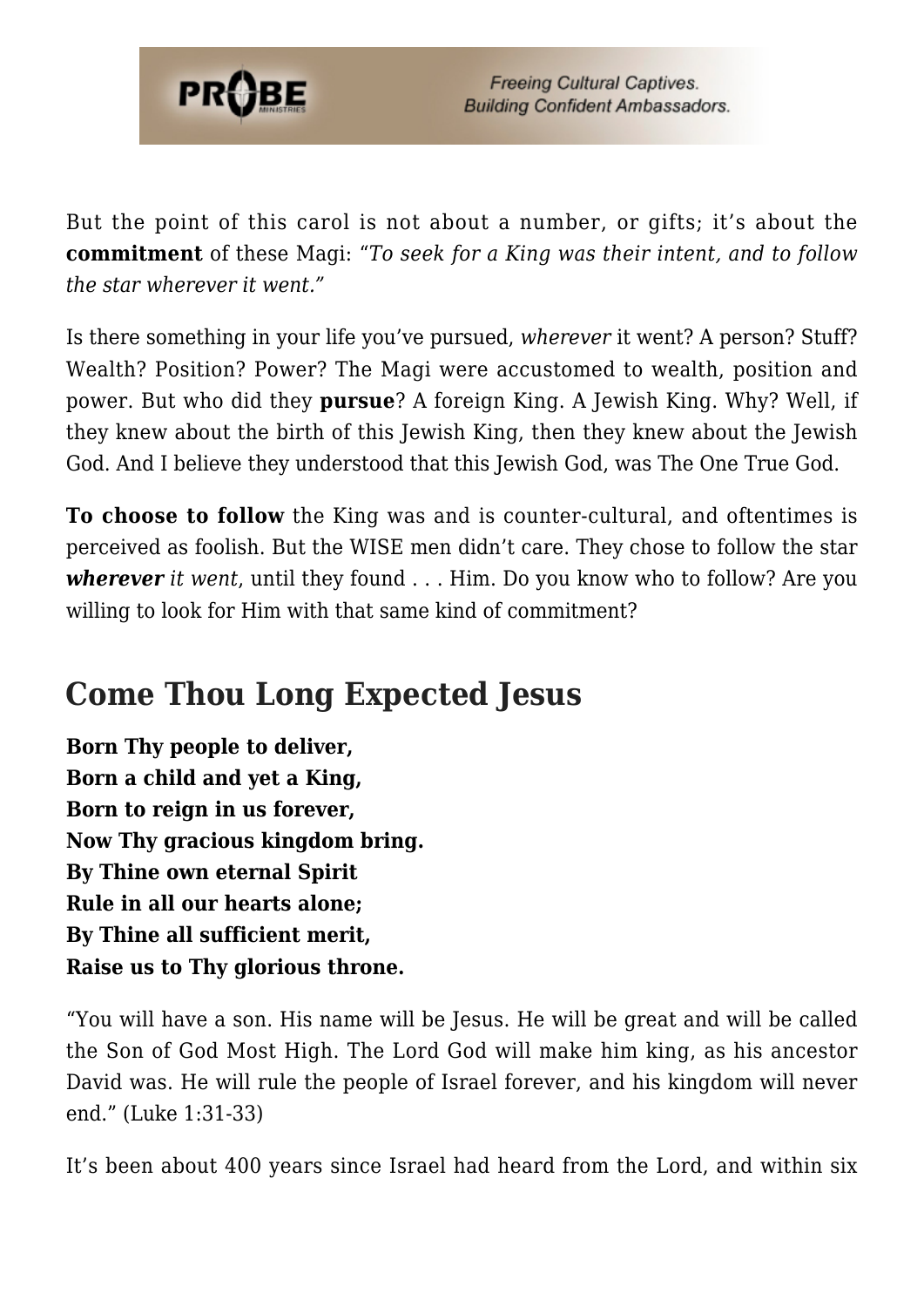

months, the angel Gabriel came down twice to speak of Messiah's birth. When Mary heard those words, Scripture mentions how she treasured them in her heart. The big thing: she's going to be pregnant! (Well, and that He was a King.) But the first thing Gabriel told Mary was to name Him Jesus; and we learn from another angelic vision that Jesus would live up to His name: "[F]or He will save His people from their sins." (Matthew 1:21)

Mr. Wesley got it right; the first line of this verse is, "Born Thy people to deliver." The advent we celebrate now is for the One Who has delivered us from our sins. The advent we still expect is when He will rule as King of Kings and Lord of Lords, forever.

May Christ rule in *your* heart . . . forever.

#### **Come, All Ye Faithful**

**Yea, Lord, we greet Thee, born this happy morning; Jesus, to Thee be all glory given; Word of the Father, now in flesh appearing. O come, let us adore Him, Christ the Lord.**

Singer/Songwriter Michael Card was explaining how it was difficult for the disciples to see **Christ as God**. Seeing Him as man—standing five-foot something, walking, eating and drinking with them everyday—was easy. But for us, the opposite is true—seeing Him as God is easier; but **Christ as man**, is a bit more difficult.

One of the reasons to celebrate His birth, is to give us a tangible and "In Time" beginning of One who is everlasting. And so like the hymn, we **can** come before Him in our hearts and minds, see Him lying in a manger in a barn. We can rejoice how the Word became flesh, and, we can rejoice that He laid down that life, to save us.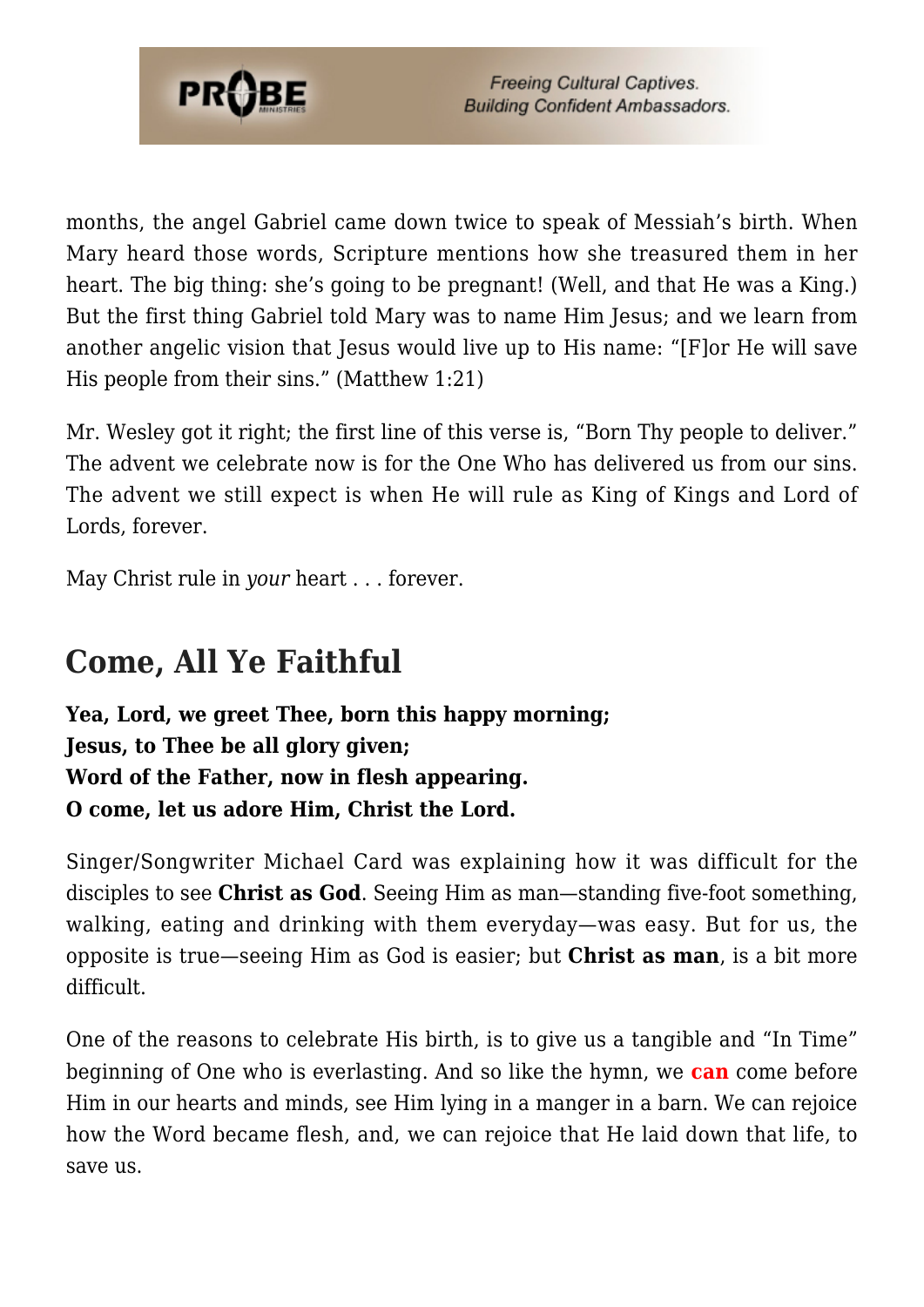

John 1 reveals the author's inspiration: "And the Word became flesh and dwelt among us, and we have seen his glory, glory as of the only Son from the Father, full of grace and truth." (John 1:14) But how is it we come to adore Him? John tells us in a few verses earlier: "But to all who did receive him, who believed in his name, he gave the right to become children of God." (John  $1:12$ )

Will you receive that right, and greet Christ the Lord today?

# **Let All Mortal Flesh Keep Silent**

**Rank on rank the host of heaven spreads its vanguard on the way, as the Light of light descendeth from the realms of endless day, that the powers of hell may vanish as the shadows clear away.**

When the author of the hymn composed this verse he must have had Isaiah 9:2 in mind: "The people that walked in darkness have seen a great light: they that dwell in the land of the shadow of death, upon them hath the light shined." He must have visualized the host of heaven in a vanguard invading the earth, and leading the Son of God to His incarnation in a glorious, dazzling, and blinding display. All who worshiped darkness were put on notice: the light of the world had come into the world.

And the light is still here, which is why the shadows are being cleared away and the powers of hell will vanish: "You are the light of the world . . . Let your light shine before men in such a way that they may see your good works, and glorify your Father who is in heaven." (Matthew 5:14, 16)

"But you are the chosen race, the King's priests, the holy nation, God's own people, chosen to proclaim the wonderful acts of God, who called you out of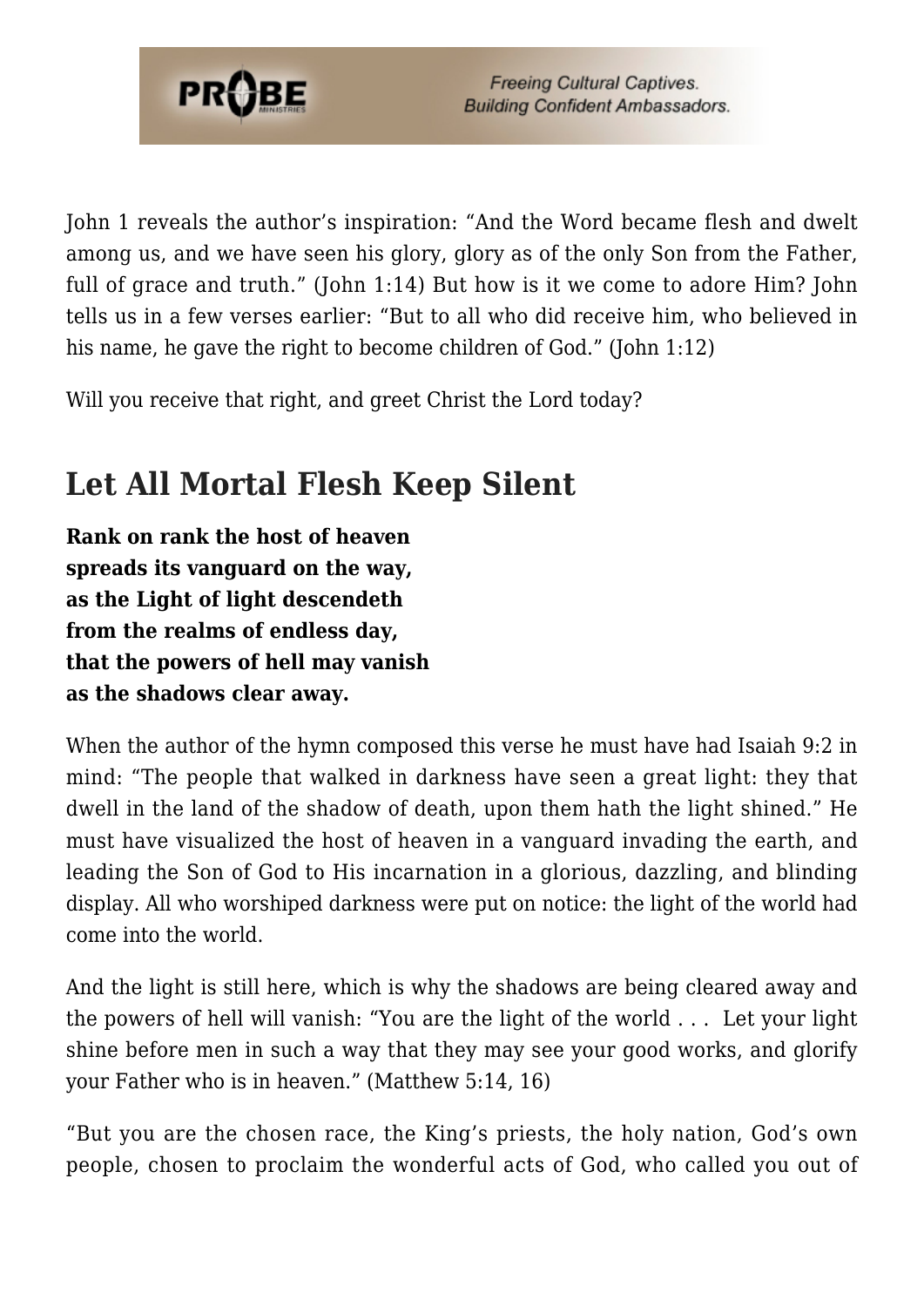

**Freeing Cultural Captives. Building Confident Ambassadors.** 

darkness into his own marvelous light." (1 Peter 2:9)

Will you come out of your darkness and into His light?

# **Good Christian Men Rejoice (***In Dulci Jubilo***)**

**Good Christian men, rejoice, With heart, and soul, and voice; Now ye hear of endless bliss: Joy! Joy! Jesus Christ was born for this! He hath opened the heavenly door, And man is blessed forevermore. Christ was born for this! Christ was born for this!**

So what was Christ born for? Or as the hymn goes: What's the "this?"

"Truly, truly, I say to you, I am the door of the sheep  $\ldots$  If anyone enters by me, he will be saved and will go in and out and find pasture." (John 10:7,9)

Christ not only opened the door, He **IS** the door. He's the **only door** to Heaven, and to our Father in Heaven: "I am the way, and the truth, and the life; no one comes to the Father but through Me." (John 14:6)

When Christ died upon the cross, **He did it for you**, so that you would have a way into heaven, and experience endless, eternal bliss. "Because of the joy awaiting him, he endured the cross, disregarding its shame. Now he is seated in the place of honor beside God's throne."(Hebrews 11:3) He was willing to die **for the joy** that was awaiting Him; of accomplishing His Father's will, and making a way for you, to the Father.

The door is open. Listen, you could be hearing the songs of Heaven.

May your Christmas be filled with praise.